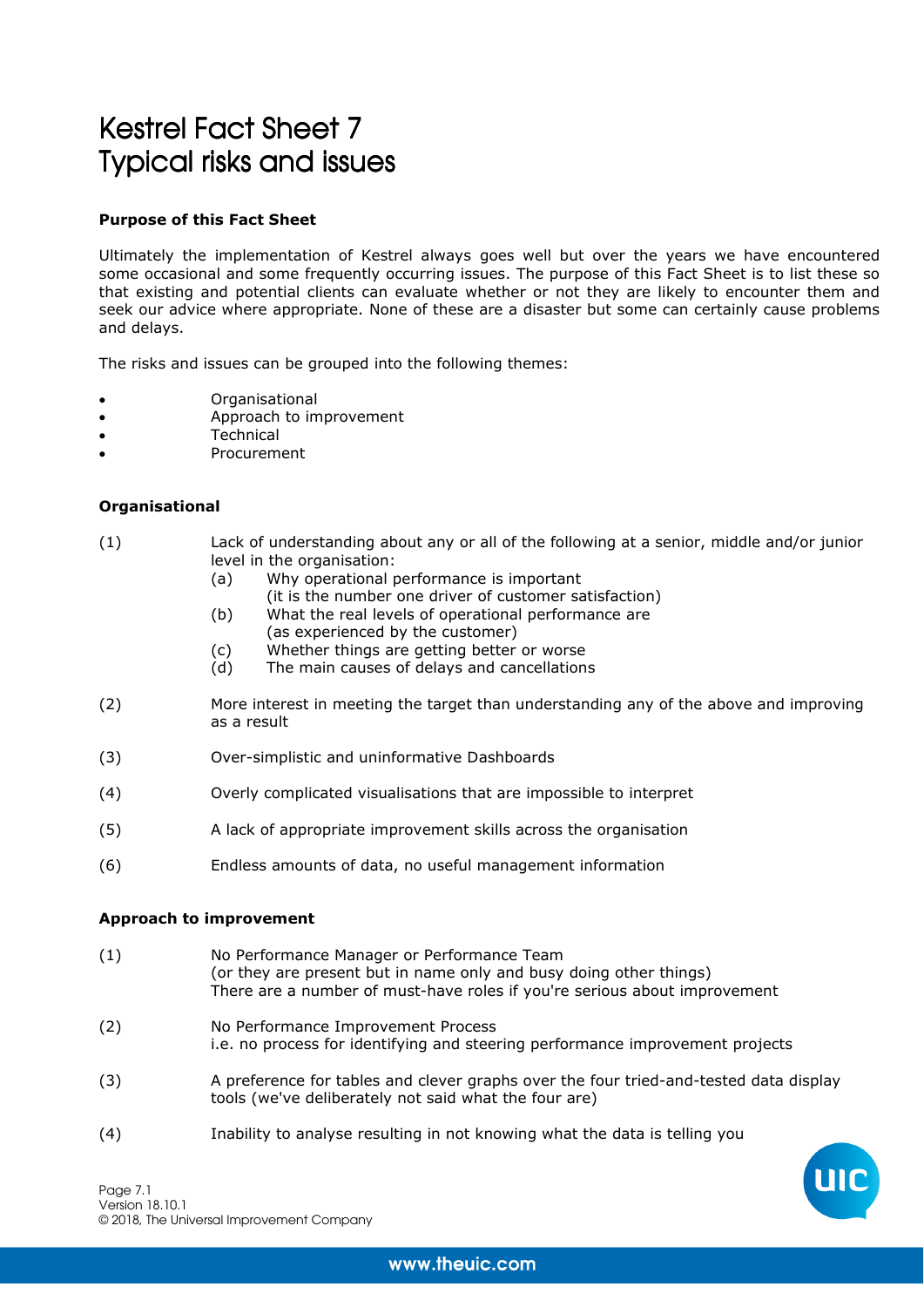- (5) No link between data and improvement (i.e. through analysis). A preference instead for pursuing pet theories and quick fixes (with no measureable impact on performance as a result)
- (6) Much more effort goes into mitigation and reporting than improvement
- (7) A lack of improvement and data skills in the Performance Team
- (8) A lack of operational knowledge in the Performance Team
- (9) The misconception that it's the Performance Team's job to improve performance rather than the whole organisation

## **Technical**

- (1) Not involving the right IT people early enough in the project
- (2) Not understanding the data sources available or finding out who knows what about them
- (3) Not starting work on the provision of the data sources early enough
- (4) Other suppliers being obstructive (and/or expensive) in their provision of data sources or interfaces
- (5) "We love our Data Warehouse and the software that comes with it and everything must be done through that"
- (6) "I can do that" (in Tableau, Business Objects or similar)
- (7) The organisation is already committed to a Big Data/Business Intelligence project or solution and operational performance is lost or delayed in the generality of this
- (8) Over-specification of functionality rather than letting us use our experience and do the hard work for you
- (9) A lack of operational, performance and improvement knowledge and skills in the IT team
- (10) Delays due to the perfect data source becoming available 'soon'. We have never worked with an organisation that doesn't already have enough suitable data to keep it busy improving for the next 5 years.
- (11) Getting hung up on the next big technology thing rather than using what is already available and making some improvements that the customers will notice
- (12) Thinking Kestrel is an IT project when actually it's all about improving performance

#### **Procurement**

- (1) The procurement process can drag on for months, sometimes years, while the customers continue to suffer poor service
- (2) There are plenty of suppliers who can provide IT systems but not many who have the triumvirate of expertise in operational performance, organisational improvement and IT